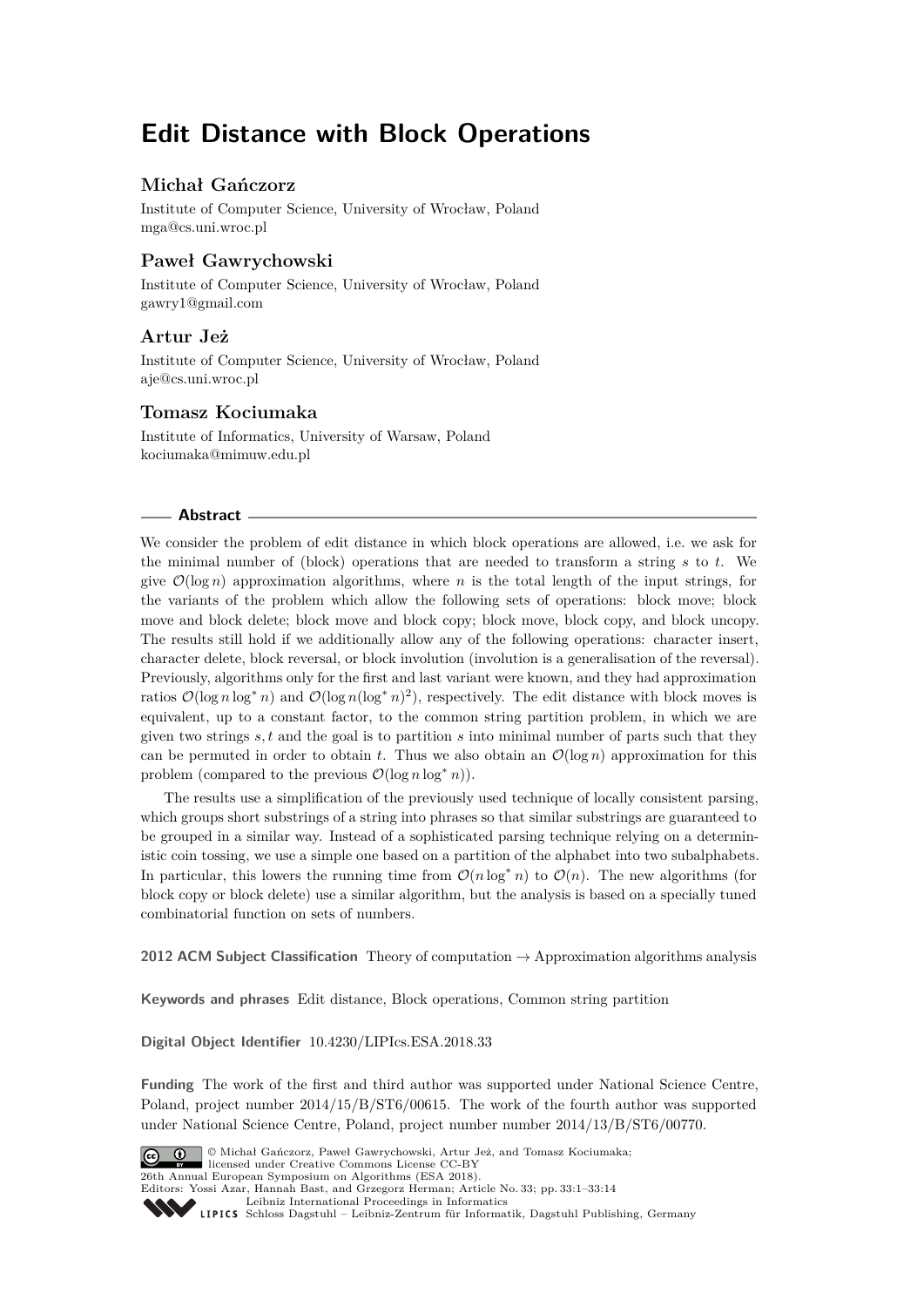#### **33:2 Edit Distance with Block Operations**

### **1 Introduction**

In the *edit distance problem*, which is one of the most iconic problems in the field of string algorithms, we are given two strings and a set of allowed operations, and we ask for the minimum number of operations needed to transform one of the strings into the other. Classically, we allow single-letter operations (usually: character insert, delete, and replace), but it seems that block operations, in which the whole substrings of the input can be edited in one operation, are as important and practical.

In the classical setting, when character operations are allowed, edit distance is computable in quadratic time, and achieving strongly subquadratic time is unlikely [\[2\]](#page-12-0). Allowing block deletion does not make the problem substantially harder, and a polynomial-time algorithm for this variant is known [\[21,](#page-13-1) [20\]](#page-13-2).

The variant with other block operations was first considered by Lopresti and Tomkins [\[13\]](#page-12-1), who showed NP-hardness of edit distance with block moves, as well as with block moves and block deletions. The former problem was approximated within an  $\mathcal{O}(\log n \text{ poly}(\log^* n))$ factor [\[7\]](#page-12-2), which was later improved to  $\mathcal{O}(\log n \log^* n)$  [\[6\]](#page-12-3). A slightly worse approximation ratio of  $\mathcal{O}(\log n(\log^* n)^2)$  is known when we allow block move, block copying, block uncopying and block reversal [\[15,](#page-12-4) [16\]](#page-13-3); while all those algorithms did not explicitly allow character edits (insert, delete, replace), it is clear from their analysis that those can also be accommodated. A variant with block move and block delete was considered and some structural properties were shown [\[20\]](#page-13-2), but in the end no approximation algorithm was given.

The three mentioned approximation algorithms are all based on the locally sensitive parsing technique, which has roots in the deterministic coin tossing by Cole and Vishkin [\[5\]](#page-12-5) and was used previously in the context of string algorithms in general [\[18\]](#page-13-4) and comparing strings in particular [\[17,](#page-13-5) [14,](#page-12-6) [1\]](#page-12-7). In this method, we partition the string into constant-length blocks such that for each letter we can decide whether it begins or ends a block based only on the O(log<sup>∗</sup> *n*)-size neighbourhood of this letter. Then we label the blocks with new symbols and iterate the process. It turns out that to approximate the edit distance between two strings, it is enough to count the difference between the numbers of labels that appear during this (iterated) process; this is turn can be abstracted as calculating the  $\ell_1$  norm between embeddings into a vector space.

Surprisingly, allowing *both* block deletion and block copy makes approximation of the edit distance simpler: there are  $\mathcal{O}(1)$  approximation algorithms for this problem [\[8,](#page-12-8) [19\]](#page-13-6). Those are based on a different approach, though: in essence they parse the target into phrases using the LZ77 algorithm, copy the phrases from the source, and then delete the source.

The edit distance with move operations problem is equivalent (up to a constant coefficient) to a *common string partition problem*, which was investigated on its own due to its connections with the computational biology, however, often in variants that are not so well motivated in terms of edit distance. For instance, it was shown to be fixed parameter tractable [\[3\]](#page-12-9) and its restricted variant is known to be NP-hard but at the same time approximable up to a constant factor [\[10\]](#page-12-10); heuristics for this problem were also analysed [\[4\]](#page-12-11).

**Our contribution.** We present  $\mathcal{O}(\log n)$  approximation algorithms for the edit distance problem with the following set of (block) operations: block move; block move and block delete; block move and block copy; block move, block copy and block uncopy. Our algorithms work also when an arbitrary subset of the following operations is also allowed: character insert, character delete, character replace, block involution. (Involution, also known as antimorphism, is a generalisation of reverse: it reverses the string and then replaces each letter *a* with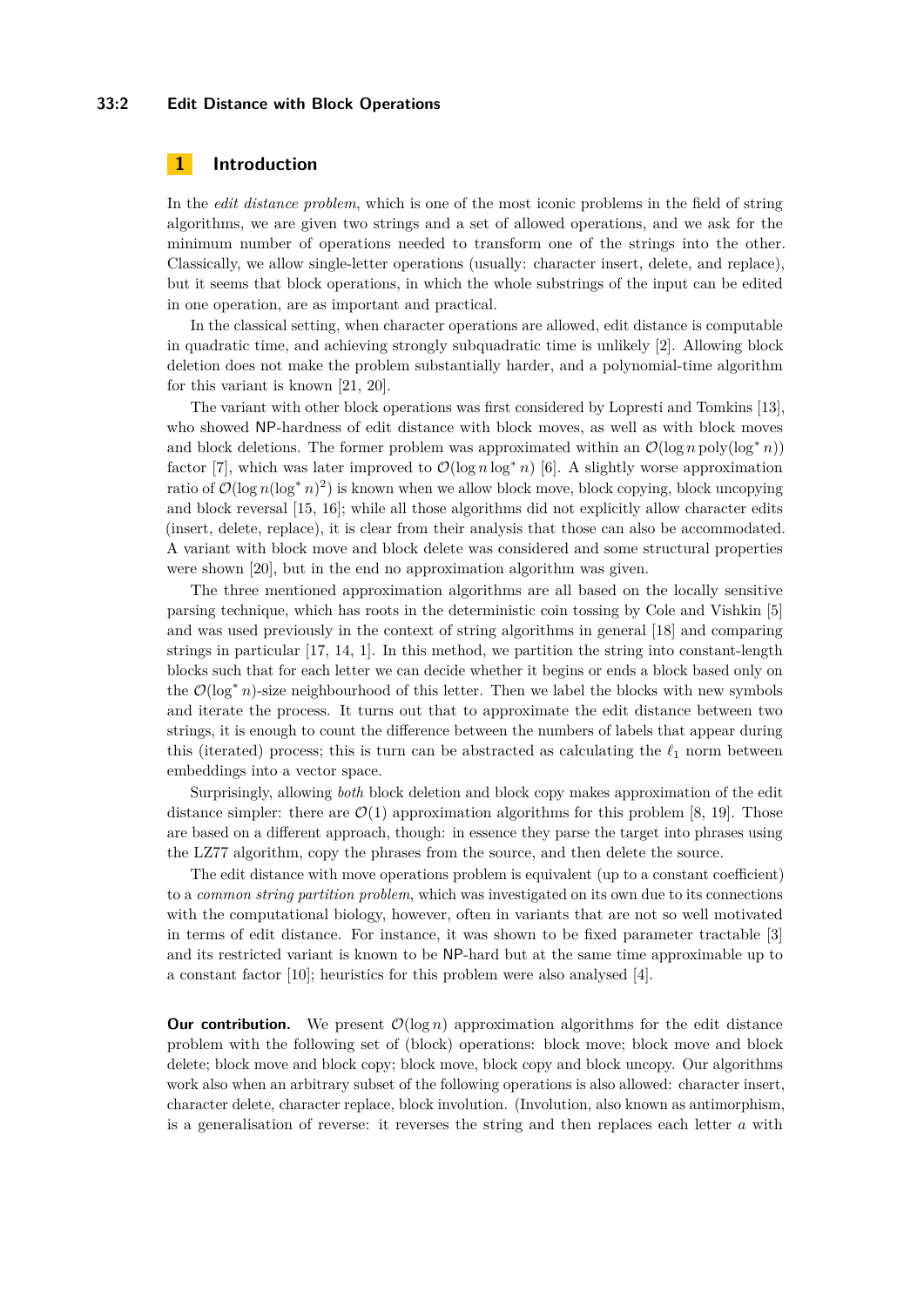#### **M. Gańczorz, P. Gawrychowski, A. Jeż, and T. Kociumaka 33:3**

 $f(a)$ , where *f* is a given bijection on the letters such that  $f(f(a)) = a$ , note that *f* can be the identity.) The first algorithm improves upon the previously known  $\mathcal{O}(\log n \log^* n)$ approximation ratio [\[6\]](#page-12-3), while the last one – the  $\mathcal{O}(\log n(\log^*)^2 n)$  ratio [\[15,](#page-12-4) [16\]](#page-13-3). The second variant was considered to no avail [\[20\]](#page-13-2); to the best of our knowledge, the third variant has not been considered before.

The algorithms for the cases when only block move or block move, copy and uncopy are allowed, are similar as before [\[6,](#page-12-3) [15,](#page-12-4) [16\]](#page-13-3), but instead of the sophisticated locally consistent parsing based on the deterministic coin tossing, we use a simpler one which is based on a partition of the alphabet into two parts. Such approaches were recently investigated [\[11,](#page-12-12) [9\]](#page-12-13).

The presented version of the parsing is much simpler than previously used and allows for the removal of the multiplicative log<sup>∗</sup> *n* factors from the approximation ratios. It also enables a more general treatment of involution instead of reversal.

The algorithm for block moves and block delete is almost the same as in the case when only block moves are allowed. However, the analysis employs complex combinatorial functions defined on sets of lengths of letter repetitions. Unlike the previously used embedding to  $\ell_1$ spaces, this function depends on *both* strings and cannot be computed separately for each of them. The algorithm for the variant with block move and block copy uses the same function in the analysis, but in contrast to other presented algorithms (as well as the previously known ones), it is no longer a simple greedy algorithm. It constructs the sequence of operations in two steps: in the second one, the earlier copy operations may be revoked and move operations may be forced.

Our algorithms can be generalised to the case when the input is given in a grammarcompressed form: then its running time becomes  $\mathcal{O}(n \log N)$ , when *n* is the compressed size of the input and *N* the sum of lengths of the decompressed strings.

To streamline the presentation, in the extended abstract we give the algorithms in the variant when the involution is not allowed. The generalisation to the case with involution is natural, though tedious.

# **2 Definitions and basic reductions**

A *string* is a sequence of elements, called *letters*, from a finite set, called *alphabet* and usually denoted by  $\Sigma$ , and it is denoted as  $w = w_1w_2 \cdots w_k$ , where each  $w_i$  is a letter; the *length* |w| of such a string *w* is *k*. For any two strings  $w = w_1 \cdots w_k$  and  $w' = w_{k+1} \cdots w_{k+\ell}$ , their *concatenation* is  $ww' = w_1 \cdots w_{k+\ell}$ . A string *v* is a *substring* of *w* if there exist strings  $w'$ ,  $w''$ such that  $w = w'vw''$ , it is a *prefix* if  $w = vw''$  and a *suffix* if  $w = w'v$ . The empty string, i.e. the one of length 0, is denoted by  $\epsilon$ . For a letter *a* and a string *w*, the number of occurrences of *a* in *w* is denoted  $|w|_a$ .

Given two strings *s, t* their *edit distance* is the minimum number of operations needed to transform *s* to *t*. The usual operations are insert (ins) and delete (del): the former turns a string  $s = s_1 s_2$  to  $s_1 a s_2$  and the latter  $s' = s_1 a s_2$  to  $s_1 s_2$  for arbitrary letter *a* and strings  $s_1, s_2$ . Replace, which replaces a single letter with another, is usually considered as well, but it can be simulated by insert and delete, so we ignore it later on. Other operations include block copy (called copy for short, cp), block move (called move for short, mv) and block delete (b-del), which can transform  $s = s_1 s_2 s_3 s_4$  to, respectively,  $s_1 s_2 s_3 s_2 s_4$  or  $s_1 s_3 s_2 s_3 s_4$ . *s*1*s*3*s*2*s*<sup>4</sup> and *s*1*s*3*s*4, for arbitrary strings *s*1*, s*2*, s*3*, s*4. The block uncopy (called uncopy for short, uncp) is the inverse operation to copy, i.e. it can transform any  $s_1s_2s_3s_2s_4$  to  $s_1s_2s_3s_4$ or  $s_1 s_3 s_2 s_4$  for arbitrary strings  $s_1, \ldots, s_4$ . By  $ED_{\mathsf{Op}}(s, t)$  we denote the minimal number of operations from the set Op that transform *s* to *t*, where  $\text{Op} \subseteq \{\text{ins}, \text{del}, \text{cp}, \text{mv}, \text{uncp}, \text{b-del}\}\$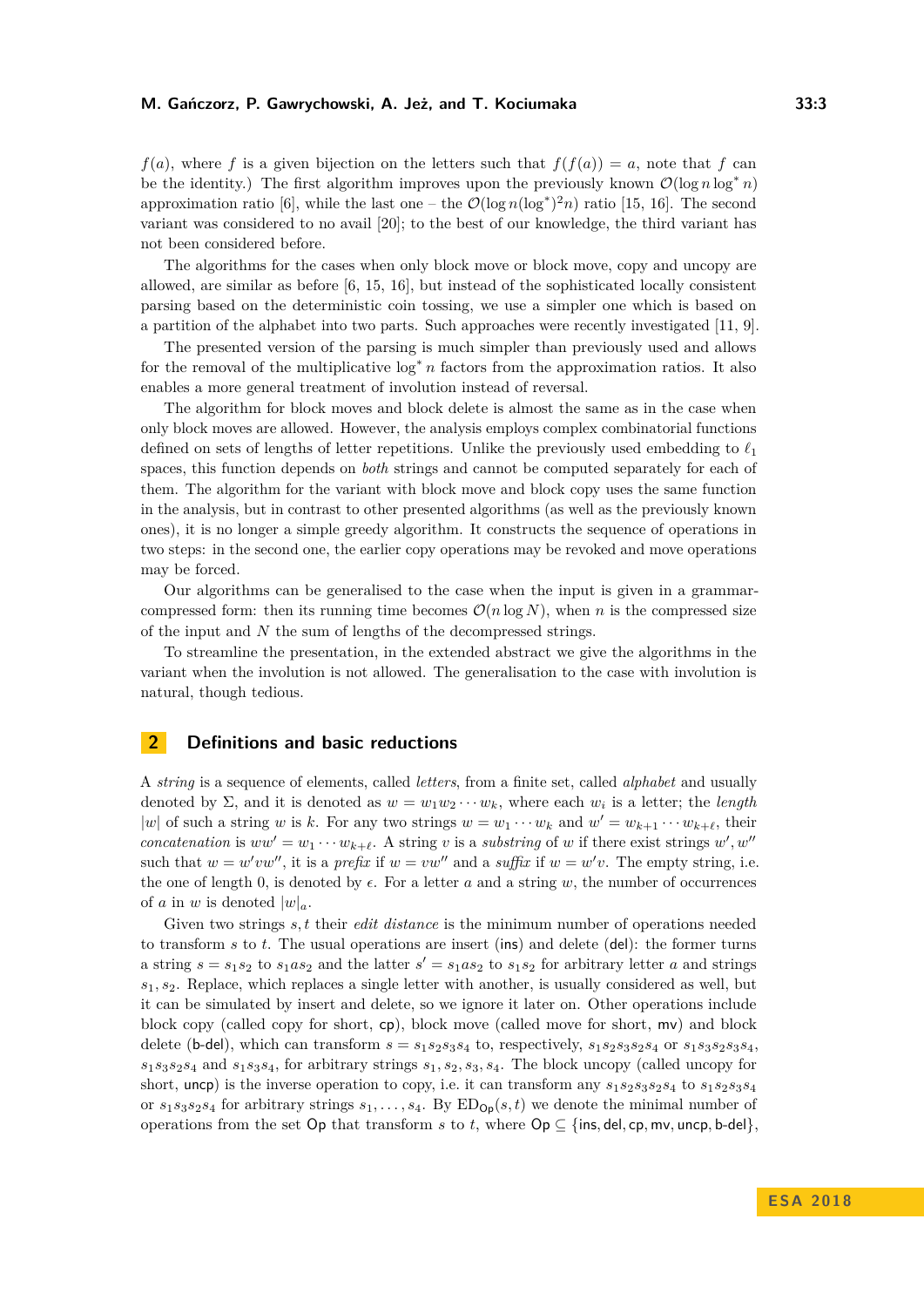#### **33:4 Edit Distance with Block Operations**

and the edit distance with operations Op problem asks, for given strings *s* and *t*, to find the sequence of  $ED_{\mathbf{Op}}(s, t)$  operations that transforms *s* to *t*. Note that the "edit distance" is a distance only when block deletion is not allowed and for each operation its inverse is also allowed. Nevertheless, in each case ED does satisfy the *(directed) triangle inequality*:  $ED_{\mathsf{Op}}(s, t) + ED_{\mathsf{Op}}(t, \ell) \geq ED_{\mathsf{Op}}(s, \ell)$ . Still, we use the name *distance* for historic reasons.

For two strings *s* and *t*, their *common partition with operations* is a representation  $s = s_1 s_2 \cdots s_{d_s}$  and  $t = t_1 t_2 \cdots t_{d_t}$  with two sets of indices  $I_s \subseteq [1 \dots d_s]$  and  $I_t \subseteq [1 \dots d_t]$ (equal to  $[1 \tldots d_s]$  and  $[1 \tldots d_t]$ , respectively, unless otherwise stated), and a bijection  $f: I_s \to I_t$ such that  $s_i = t_{f(i)}$  for each  $i \in I_s$ ; we say that parts  $s_i$  and  $t_{f(i)}$  are *matched*. The *size* of such a partition is  $d_s + d_t$ . Depending on the allowed operations, we may relax some of those requirements and give new ones:

**delete** If deletion of single letters is allowed (del), then we allow  $I_s \neq [1 \dots d_s]$  but require that  $|s_i| = 1$  for  $i \notin I_s$ . We say that such letters are *deleted*.

**insert** If insertion of single letters is allowed (ins), then we allow  $I_t \neq [1 \tcdot d_t]$  but require that  $|t_i| = 1$  for  $i \notin I_t$ . We say that such letters are *inserted*.

**block-delete** If block-deletion is allowed (b-del), then we allow  $I_s \neq [1 \tldots d_s]$ . This operation supersedes deletion. We say that such blocks are *deleted*.

By  $\text{CP}_{\text{Op}}(s, t)$  for  $\text{Op} \subseteq \{\text{del}, \text{ins}, \text{b-del}\},$  we denote the minimal size of the common partition with operations Op for *s* and *t*. In the minimum common string partition with operations Op problem, we want to compute, for the given strings *s* and *t*, their partition of minimal size and the corresponding function *f*.

Note that the different names for deletion and insertion of letters are chosen for consistency between the common partition and the edit distance problems. In the later sections, we will consider a common string partition (without operations) problem generalised to two sets of strings, which is defined in the obvious way.

It is folklore knowledge that edit distance with move operations corresponds to a common partition; more precisely, it is within constant factor of the minimal common partition. Moreover, the same holds when block deletion and/or character operations are allowed.

<span id="page-3-0"></span>I **Lemma 1.** *For any set of operations* Op ⊆ {del*,* ins*,* b-del}*, there is a constant c*Op *such that for any strings s, t:*

 $ED_{\{mv\}\cup\mathsf{Op}}(s,t) \leq CP_{\mathsf{Op}}(s,t) \leq c_{\mathsf{Op}}\,ED_{\{mv\}\cup\mathsf{Op}}(s,t)$ .

*Moreover, this correspondence is effective: given a sequence of d operations from* Op *that transform s to t, we can compute the common partition with* Op *of s and t of size at most c*Op*d, and given a common partition with* Op *of size d, we can compute a sequence of d operations from* Op *that transform s to t.*

As approximation algorithms given in this work have approximation factors  $\mathcal{O}(\log|st|)$ , due to Lemma [1](#page-3-0) we will content ourselves with considering one or the other problem of edit distance or common partition, depending on whichever is easier to argue about.

# **3 Locally consistent parsing**

A *parsing* of a string *s* is a sequence  $s_1, \ldots, s_k$  such that  $s = s_1 s_2 \cdots s_k$ ; the strings  $s_1, \ldots, s_k$ are called *phrases*, the integer *k* is the *size* of this parsing, and we say that *s* is *parsed* into  $s_1, \ldots, s_k$ . Given a substring t of *s*, we say that it is *parsed into*  $s_i, \ldots, s_j$  when  $s_i \cdots s_j$ contain this occurrence of *t* while  $s_{i+1} \cdots s_j$  and  $s_i \cdots s_{j-1}$  do not. A *parsing scheme* is a way of producing parsings for strings. We consider parsing schemes given by a pair of disjoint alphabets  $\Sigma_0, \Sigma_1 \subseteq \Sigma$ . This defines a parsing in the following way: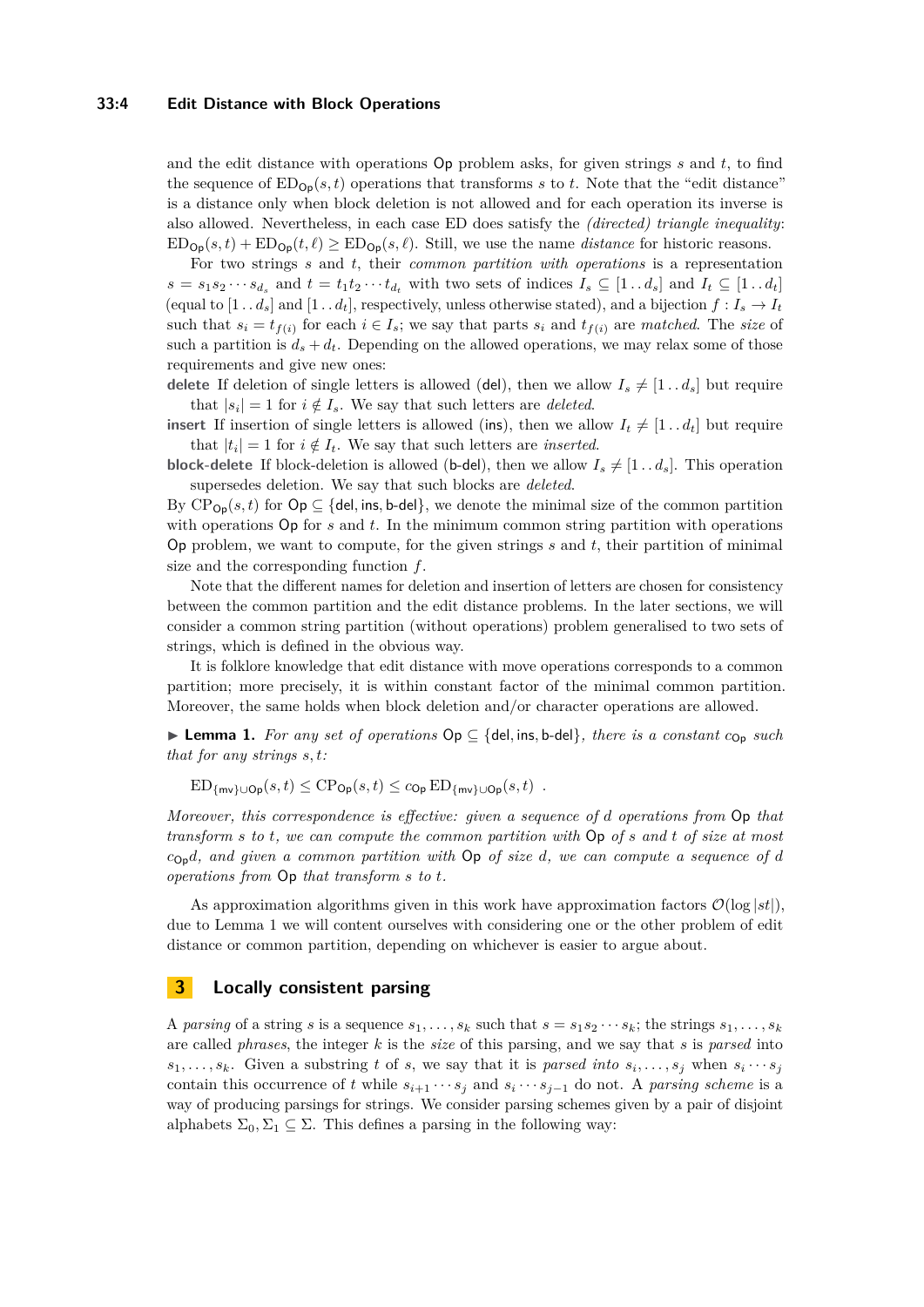*repetitions* We group into a phrase each maximal *repetition*  $a^{\ell}$  with  $a \in \Sigma$  and  $\ell > 1$ . **pairs** We group each  $ab \in \Sigma_0 \Sigma_1$  into a phrase.

All the remaining letters form length-1 phrases.

Next, we construct a new alphabet which has a letter for each constructed phrase.

Using the new alphabet, a parsing of  $w$  gives raise to a new string  $w'$ , which is obtained by replacing phrases of length greater than 1 by their new symbols. This is called a *signature* of the string *w* and denoted by  $sig(w)$ . Note that the signature depends on the parsing scheme (i.e.  $\Sigma_0$  and  $\Sigma_1$ ) as well as on the chosen symbols; the former is always clear from the context and the latter is ignored as the exact choice is irrelevant as long as it is consistent.

Given a letter *a*, its expansion  $\exp(a)$  is the phrase that it replaced and its full expansion  $Exp(a)$  is the substring of the original text that it represents, which is obtained by iterative application of exp. This is generalised to strings in the obvious way.

Given two strings, we can find in linear time a parsing scheme which replaces those string with signatures that are shorter by a constant fraction.

<span id="page-4-0"></span>**Lemma 2.** *Given two strings s*, *t over an alphabet*  $\Sigma$  *we can find in time*  $\mathcal{O}(|s| + |t| + |\Sigma|)$ *a parsing scheme of size at most*  $\frac{11}{12} |st| + \frac{1}{3}$  *and produce the corresponding signatures.* 

The proof is a variant of a known construction [\[11,](#page-12-12) [9\]](#page-12-13). The idea is that when  $\Sigma$  is randomly partitioned into  $\Sigma_0$  and  $\Sigma_1$ , then among every two consecutive letters, with constant probability at least one is going to be parsed into a phrase of length two or more. Case inspection shows that the claim holds in expectation, and we can derandomise the procedure using the conditional expectations.

We call the parsing from Lemma [2](#page-4-0) the *parsing for s, t*; given that there could be many such parsings, we choose one arbitrarily. We iterate the parsing process for two strings until they are reduced to single letters: an *iterated parsing scheme* is a sequence of parsing schemes  $(\Sigma_{0,1}, \Sigma_{1,1}), (\Sigma_{0,2}, \Sigma_{1,2}), \ldots, (\Sigma_{0,\ell}, \Sigma_{1,\ell})$ ; its *height* is  $\ell$ . Given a string *s*, an iterated parsing scheme defines a sequence of signatures  $s = \text{sig}_0(s), \text{sig}_1(s), \text{sig}_2(s), \ldots, \text{sig}_\ell(s)$ , in which  $sig_i(s)$  is the signature of  $sig_{i-1}(s)$  according to parsing scheme  $(\Sigma_{0,i-1}, \Sigma_{1,i-1})$ , where  $\text{sig}_{i-1}(s)$  is a string over  $\Sigma_{i-1} = \Sigma_{0,i-1} \cup \Sigma_{1,i-1}$ . Note that  $\Sigma_i$  and  $\Sigma_j$  for  $i \neq j$  are not necessarily disjoint and in constructions they are usually not: not all letters from a string are replaced with their signatures, and so we want to replace them later on. We say that a letter *a* is from the *i*th level, or simply an *i*-letter, if  $a \in \Sigma_i \setminus \bigcup_{j.$ 

**Lemma 3.** *Given two strings s, t, there is an iterated parsing scheme of height*  $\mathcal{O}(\log|st|)$ such that  $sig_\ell(s)$  and  $sig_\ell(t)$  are letters.

We call this parsing scheme the *parsing scheme for s, t*.

A parsing scheme is *locally consistent* if different occurrences of *v* (in the same or different strings) are parsed into the same phrases, possibly except  $\mathcal{O}(1)$  beginning and ending phrases. Formally, if different occurrences of *v* are parsed into  $s_1, \ldots, s_i$  and  $s'_1, \ldots, s'_{i'}$ , then there are  $b, b', e, e' \in \mathcal{O}(1)$  such that the sequences of phrases  $s_{1+b}, \ldots, s_{j-e}$  and  $s'_{1+b'}, \ldots, s'_{j'-e'}$ are equal (in particular they have the same length).

<span id="page-4-1"></span>► **Lemma 4.** *A parsing scheme defined by a partition of the alphabet are locally consistent.* 

### **4 Approximation via embedding into normed vector spaces**

**Idea.** While different occurrences of the same substring in *s, t* may be parsed differently by an iterated parsing scheme, the same symbol always fully expands to the same substring of the original strings *s, t*. This leads to a natural meta-algorithm for the common partition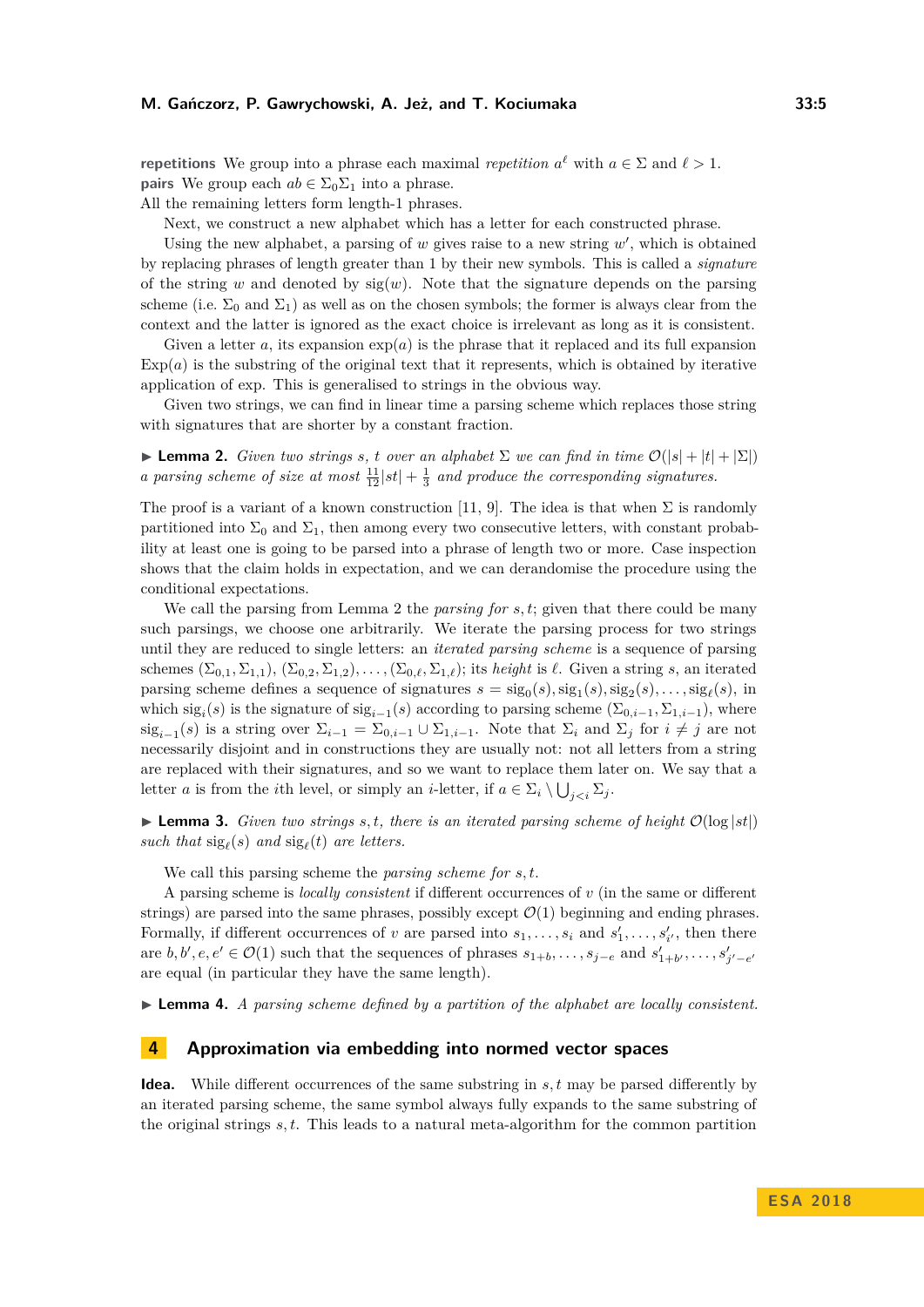#### **33:6 Edit Distance with Block Operations**

(and the edit distance with block moves) for *s, t*, which was first proposed by Cormode and Muthukrishnan [\[6\]](#page-12-3) (earlier work [\[7\]](#page-12-2) used a similar though more involved approach): given *s, t* calculate their iterated parsing scheme and set of signatures  $s_0, \ldots, s_k$  and  $t_0, \ldots, t_k$ , where  $k = \mathcal{O}(\log(st))$ , and then iteratively look at *i*-symbols for  $i = k, k - 1, \ldots$ . If there are common symbols in *s<sup>i</sup>* and *t<sup>i</sup>* , then make corresponding full expansions in *s, t* as parts and match them to each other. For the remaining symbols, expand them to phrases in  $s_{i-1}$  and  $t_{i-1}$ . The algorithm depends only on the number of occurrences of each *i*-symbol in  $s_i$  and *ti* ; thus, we can represent *s, t* as vectors of counts of occurrences of letters in appropriate signatures. Amortised analysis shows that the size of the resulting partition (the number of edit moves) is within a constant factor of the  $\ell_1$  norm of the difference of the vectors for *s* and *t*. As a last step, one argues that this difference is at most  $\mathcal{O}(k)$  times the size of the minimal common partition (the edit distance), which is shown by induction on the edit distance value. Adding insertion and deletion as allowed operations keeps the whole scheme more or less the same; in particular, we still use the  $\ell_1$  norm.

Unfortunately, allowing more operations (and in particular their combinations) distorts this approach. The needed modifications are explained at appropriate places.

**Embedding to normed vector spaces.** Given a string *s* and an iterated parsing scheme  $(\Sigma_{0,i}, \Sigma_{1,i})_{i=1}^k$ , let  $s = s_0, \ldots, s_k$  be the sequence of its signatures and let  $\Sigma_i = \Sigma_{0,i} \cup \Sigma_{1,i}$ . We embed *s* into a vector space whose coordinates are indexed with elements of  $\bigcup_{i=0}^{k} \Sigma_i$ . for an *i*-letter *a*, we set  $V(s)[a] = |s_i|_a$ , i.e. the number of occurrences of the letter *a* in the appropriate signature of *s* (the first one to use letter *a*). Define a symmetric difference  $V(s) \triangle V(t)$  of such vectors as

$$
(V(s) \triangle V(t))[a] = [|V(s)[a] - V(t)[a]|].
$$

Note that taking the ceiling is not needed, as coordinates are natural numbers, but it is used for vectors defined later on. We also define the *support*  $\sup(v)$  of a vector, in which every nonzero component of *v* is replaced with 1, i.e.  $\sup(v)[a] \in \{0, 1\}$  and  $\sup(v)[a] = 0 \iff v[a] = 0$ . Lastly, the standard  $\ell_1$  norm is the sum of its coordinates (which are all non-negative):  $||V(s)||_1 = \sum_a V(s)[a]$ . Define also  $V_i(s)$  that restricts  $V(s)$  to coordinates in  $\bigcup_{j\leq i} \sum_j$ 

**Algorithms.** We now give the algorithms for several variants of the edit distance with operations and bound their sizes in terms of vectors related to input strings. The basic case is when the move operation is allowed; it serves as a model for other algorithms.

**Common partitions for repetitions.** Our algorithms try to match identical symbols in two signatures, yet it is more beneficial to match long repetitions instead of single letters, i.e. partition repetitions into subrepetitions such that those of larger lengths can be matched using less parts. It turns out that this is a variant of the original common partition problem; we state the simple result for later reference.

<span id="page-5-0"></span> $\blacktriangleright$  **Lemma 5.** For two sets S, T of a repetitions with, respectively,  $n_S$  and  $n_T$  repetitions and *having the same sum of lengths of repetitions, there exists a common partition between S* and *T* of size at most  $2n_S + 2n_T$ .

It is enough to match any repetition from one set to a prefix in the other.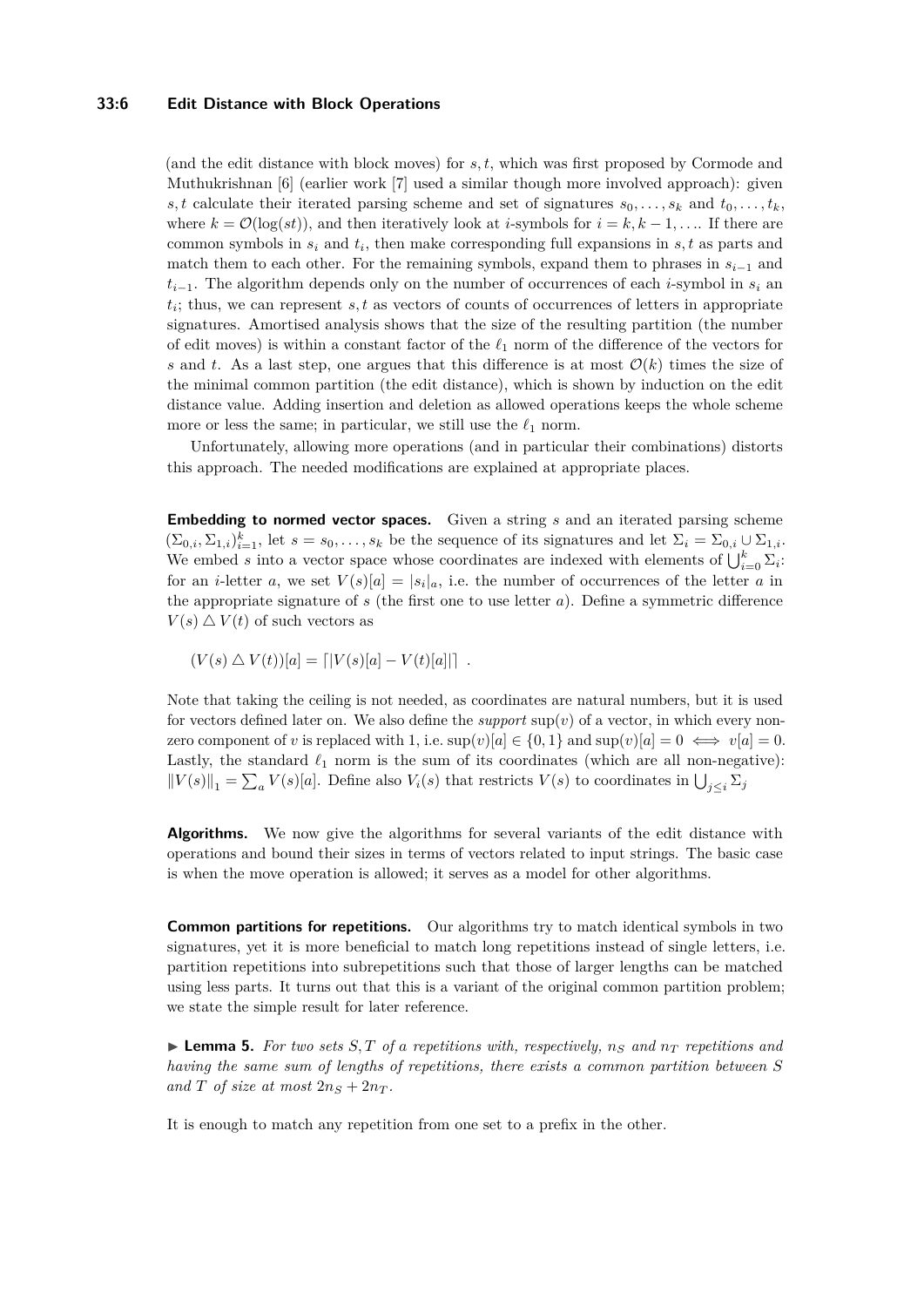**Move.** AlgMove works as follows: We compute the iterated parsing scheme for *s, t*, the corresponding signatures  $s_0, \ldots, s_k$  and  $t_0, \ldots, t_k$ , and the vectors  $V(s)$  and  $V(t)$ . In the same time bounds, we can also create the list of occurrences of *a* in  $s_i$  and  $t_i$  for each *i*-letter *a*. Also, for each letter in the signature, we compute the beginning and the end of the corresponding full expansions in the original string.

During the algorithm, we consider the strings  $s_i, t_i$  for  $i = k, \ldots, 1, 0$ . We colour some letters of  $s_i, t_i$  black, such that the multisets of black coloured letters in  $s_i, t_i$  are the same.

Initially, there are no coloured letters in  $s_k, t_k$ . For each *i* we proceed as follows: first, we consider *s<sup>i</sup> , t<sup>i</sup>* with the coloured letters removed, which yields two sets of strings, called *S* and *T*, respectively. For each *i*-letter *a*, take the sets of all maximal *a*-repetitions in *S* and *T* (which includes those of length 1, i.e. single letters *a*). Let their total sum of lengths be  $\ell_s$ ,  $\ell_t$ , respectively, and let  $\ell = \min(\ell_s, \ell_t)$ . Choose among those two sets (sub)repetitions with total length  $\ell$  (we take all repetitions from one of the sets, while in the other we may need to split one repetition). Let the numbers of the chosen repetitions be  $n_s, n_t$ , respectively. Using Lemma [5,](#page-5-0) we find a common partition for them of size at most  $2(n_s + n_t)$ . We then colour those letters black, remove them from *S, T* and declare their full expansions in *s* and *t* as parts and map the ones in *s* to *t*. If the removal happens in the middle of some string in  $S \cup T$ , then this string is split into two strings and both are added back to the appropriate set. After that, we expand each *i*-letter to the corresponding phrase in  $s_{i-1}$  or  $t_{i-1}$ ; the expansion is black coloured if and only if this letter is black coloured.

After processing 0-letters, the final actions depend on the allowed operations: if there are any uncoloured letters in  $s_0 = s$ , then we delete them or reject if deletion is not allowed; similarly, if there are any uncoloured letters in  $t_0 = t$ , then we insert them or reject if insertion is not allowed.

<span id="page-6-0"></span>I **Lemma 6** (cf. [\[6\]](#page-12-3))**.** *Given an iterated parsing scheme for strings s and t,* AlgMove *constructs in linear time a common partition of size*  $\mathcal{O}(\Vert V(s) \triangle V(t) \Vert_1)$ .

**Proof.**

 $\triangleright$  **Claim.** When the algorithm processes  $s_i$ , for each a the number of black coloured letters a *in s<sup>i</sup> and t<sup>i</sup> is the same.*

This is true when there are no coloured letters; we show that this number changes in the same way for *s* and *t*. When we expand the letters, by the inductive assumption the multiset of black-coloured letters is the same in  $s_i$  and  $t_i$ . Each such letter is replaced with the same expansion, so the claim holds also after the expansion. When we colour letters, we do it on the same (multi)sets of letters in  $s_i$ ,  $t_i$ .

Claim [4](#page-6-0) implies that after processing an *i*-letter *a*, but before the expansion, the number of uncoloured *a*'s in  $s_i$ ,  $t_i$  is exactly  $(V(s) \triangle V(t))[a]$ : those uncoloured letters are exactly in one of  $s_i, t_i$  and the coloured letters have the same number of occurrences in  $s_i$  and  $t_i$ .

Concerning the cost, we assume that the creation of one part in the common partition consumes one unit of credit. We keep the invariant that right before processing *i*-letters, each repetition in *S* and *T* (including length-1 repetitions) has 2 units of credit. The credit is spent when the partition is formed: The common partition of repetitions costs on average 2 per paired repetition, which is paid by the credit on this repetition. After the processing, the unused credit on the repetitions of *i*-letters is discarded and 4 fresh units of credit are issued to each *i*-level symbol that has not been removed (i.e., coloured black). Recall that a fixed *i*-letter *a* has exactly  $(V(s) \Delta V(t))[a]$  such occurrences, so in in total  $4 ||V(s) \Delta V(t)||_1$ units of credit are issued.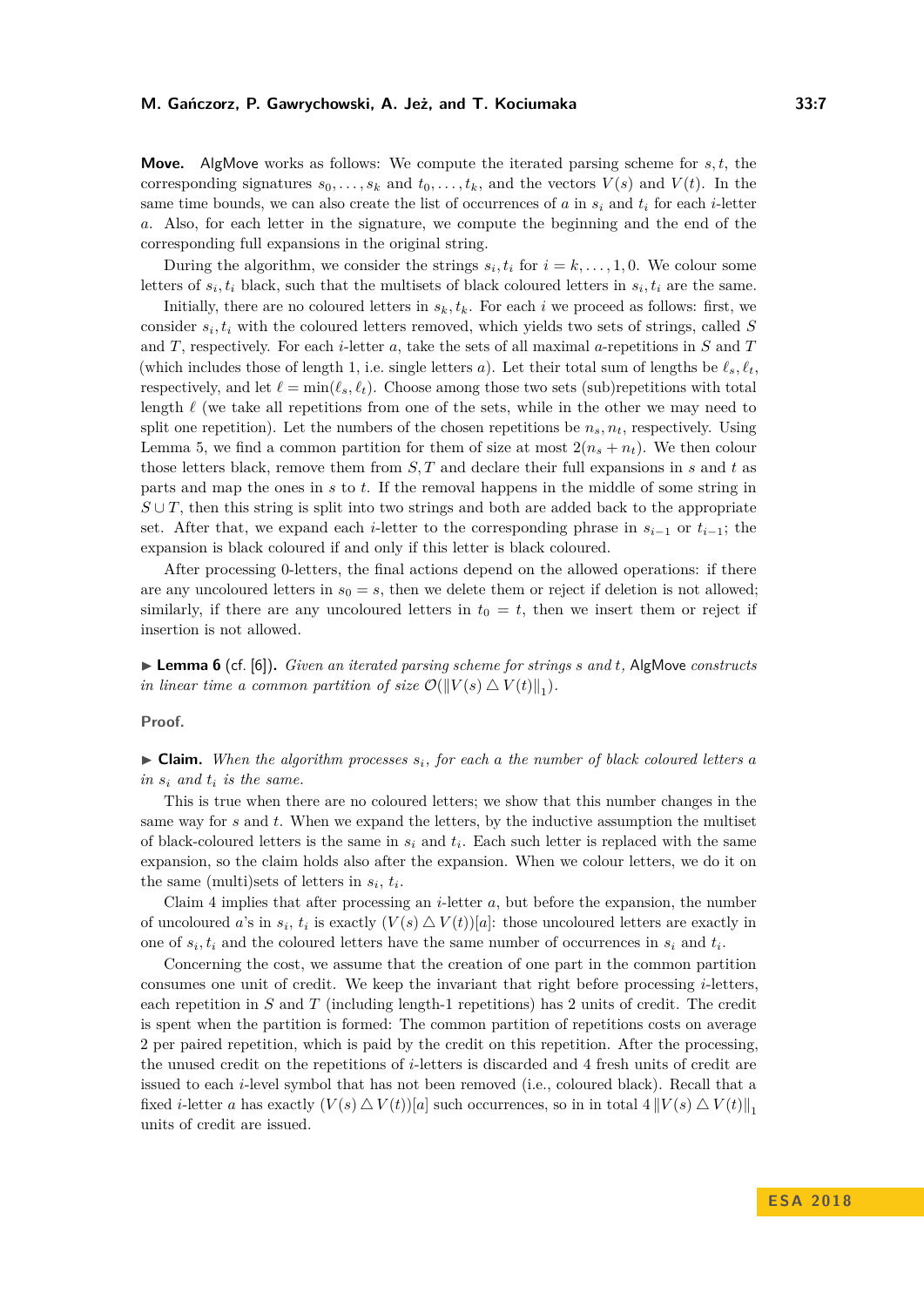#### **33:8 Edit Distance with Block Operations**

If *i >* 0, this credit freshly assigned to an *i*-letter *a* is then reassigned to letters in the expansion of  $a$ : if  $exp(a)$  is a repetition, 4 units are reassigned to this repetition, if it is a pair, 2 units of credit is given to each of those letters.

In case of  $i = 0$ , we observe that each remaining symbol is a 0-letter and has 4 units of fresh credit, which can be used to pay for the final operations of delete and insert.

The second step of the analysis is to show that  $||V(s) \triangle V(t)||_1$  indeed upper bounds the edit distance (multiplied by  $\mathcal{O}(\log n)$ ).

<span id="page-7-0"></span>**► Lemma 7** (cf. [\[6\]](#page-12-3)). Let s, t be two strings and let  $\{mv\} \subseteq Op \subseteq \{ins, del, mv\}$ . Fix *an iterated parsing scheme of height k.* Then  $||V(t) \triangle V(s)||_1 = \mathcal{O}(d(k+1))$ , where  $d =$  $ED_{\mathsf{Op}}(s,t)$ .

**Proof.** As  $\|\cdot \Delta \cdot\|_1$  satisfies the triangle inequality, it is enough to give the proof for  $d = 1$ .

Let  $s = s_0, \ldots, s_k$  and  $t = t_0, \ldots, t_k$  be the consecutive signatures for  $s, t$  according to the parsing scheme and  $V_0(s), \ldots, V_k(s)$  and  $V_0(t), \ldots, V_k(t)$  be the corresponding vectors. We first show by induction on *k* a stronger claim for move and then adapt it to other operations:

 $\triangleright$  **Claim.** There are at most 3 substrings in  $s_k$  and at most 3 substrings in  $t_k$ , called difference  $\int$ strings*, of total length*  $\ell_k$ *, such that the multisets of substrings of*  $\operatorname{sig}_k(s)$  *and*  $\operatorname{sig}_k(t)$  *obtained after the removal of the difference strings are equal and*  $4\ell_k + ||V_k(s) \triangle V_k(t)||_1 = \mathcal{O}(k+1)$ *.* 

For the base of the induction, if  $s = w_1w_2w_3w_4$  is turned to  $t = w_1w_3w_2w_4$ , let the difference substrings be length-2 substrings on the boundary between each  $w_i$  and subsequent  $w_i$ . We merge the chosen substrings if they overlap or are adjacent, which results in at most 3 such substrings in  $s_0$  and  $t_0$ ; their total length is at most  $\ell_0 = 12$ . Clearly,  $(V_0(s) \triangle V_0(t))[a] = 0$  as no letters are removed nor added.

For the induction step, consider how  $s_k$  and  $t_k$  are parsed. Define the difference strings in  $s_{k+1}$  and  $t_{k+1}$  as those whose expansions are contained in the difference strings in  $s_k, t_k$  or form the  $\mathcal{O}(1)$  phrases around the difference substrings that may be parsed differently; see Lemma [4.](#page-4-1) So the increase  $\ell_{k+1}$  from  $\ell_k$  is upper bounded by  $\mathcal{O}(1)$ , but it can also decrease if there are phrases in the difference strings that are longer than 1.

Consider the multisets of strings obtained from  $s_{k+1}, t_{k+1}$  after the removal of the difference strings. By the choice of the difference strings, their expansions were parsed in the same way (see Lemma [4\)](#page-4-1), and thus those multisets are identical. Consider now  $V_{k+1}(s) \triangle V_{k+1}(t)$  and new letters (compared to  $V_k(s) \triangle V_k(t)$ ). Those are  $(k+1)$ -letters and they are in the difference strings of  $s_{k+1}, t_{k+1}$ . Either they are one of the  $\mathcal{O}(1)$  letters that replaced phrases that were parsed differently or letters whose phrases consists of the letters in the difference strings for  $s_k, t_k$ . But each of the latter letters decreases  $\ell_{k+1}$  when compared to  $\ell_k$  by at least 1: difference strings for  $s_k, t_k$  did not include any  $(k + 1)$ -letters and each such a letter corresponds to a phrase of length at least 2.

For del and ins, the difference strings on the 0-th level include the deleted (or inserted) letter and otherwise the proof is only simpler (as there are fewer substrings after the removal of the difference strings and they are in the same order).

**Findmen 8.** AlgMove *gives an*  $\mathcal{O}(\log n)$  *approximation of common partition problem with a set of operations which is any subset of insert, delete. Its running time is linear assuming integer sorting runs in linear time. The same applies to the edit distance with set of operations that include block move and any subset of operations of insert, delete.*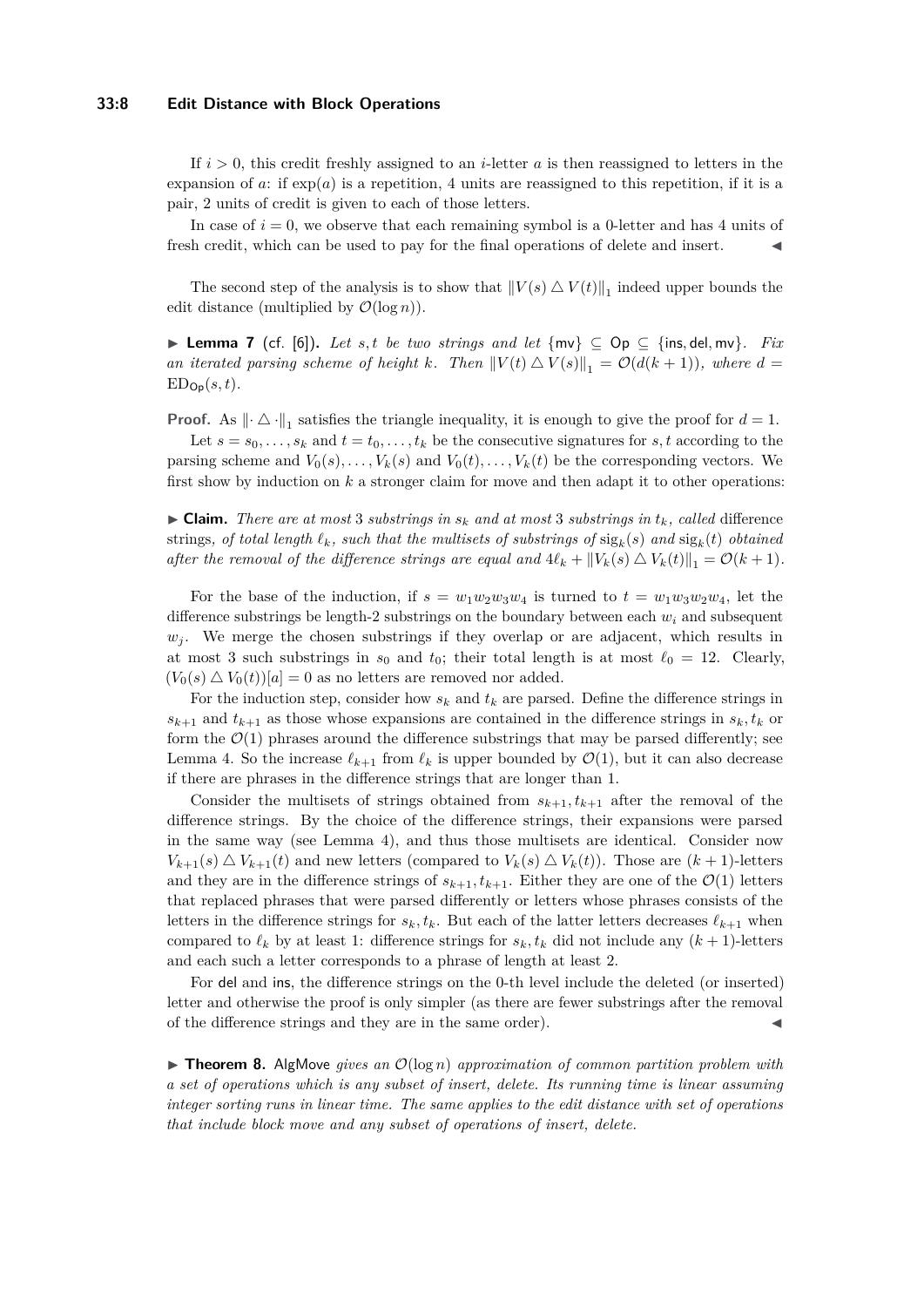**Move and block delete.** We now investigate the case in which we allow move as well as block delete operation. This makes the situation asymmetric with respect to *s* and *t*. The algorithm is almost the same as AlgMove, though the analysis becomes more involved.

The differences between AlgBdel and AlgMove are as follows: the first is the treatment of the remaining uncoloured letters in *s*<sup>0</sup> after processing level-0 letters: we delete each maximal string of such letters using block delete. The second is that we make the common partition for repetitions in a more clever way (though it is still a valid one for AlgMove): for a fixed letter *a*, consider the *a*-repetitions in *S, T* (recall that those are the sets of uncoloured *a*-repetitions in  $s_i, t_i$ , respectively); let them have lengths  $M = \{m_i\}_{i \in I}$  and  $N = \{n_i\}_{i \in J}$ . We make the common partition for *a*-(sub)repetitions in a two-step process. First, we match the *a*-repetitions of length 1: Consider the 1's that are common in *M* and *N*; we colour the corresponding  $a$ 's in  $S$ ,  $T$  black, remove them from  $S$ ,  $T$  and make their full expansions parts in common partition, and update *N, M* by removing the common 1's. Note, that now  $M \cap N = \emptyset$ : if there is  $a^{\ell}$  in both of them, then this  $a^{\ell}$  was expanded from the same letter in  $s_{i+1}$  and  $t_{i+1}$ . But this is not possible, as we colour all such letters black.

For the remaining *a*-repetitions in *S*, *T*, let  $\ell_s$  be the total length of *a*-repetitions in *S* (i.e.  $\ell_s = \sum_{p \in M} p$ ), let  $\ell_t$  be the corresponding total length of *a*-repetitions in *T*, and let  $\ell = \min(\ell_s, \ell_t)$ . Choose *a*-repetitions in *S* with a total length  $\ell$ , preferring the longer repetitions. We make the common partition between the chosen repetitions in *S* and the ones in  $T$  of length  $\ell$ .

Concerning the analysis, it is clear that  $||V(s) \triangle V(t)||_1$  cannot be used, as for  $t = \epsilon$ it is useless;  $||V(t) \setminus V(s)||_1$  is a natural candidate, but it is not subtle enough: consider  $s = (ab)^{\ell}$  and  $t = a^{\ell}$ . It is clear that at least  $\ell$  operations are needed to transform *s* to *t*, yet  $||V(t) \setminus V(s)||_1 = \mathcal{O}(1)$ . The problem is that several short *a*-repetitions from *s* are needed to form one long *a*-repetition in *t*. On the other hand, identical *a*-repetitions should be "for free": when  $s = t$ , then we should not impose any cost.

Motivated by those examples, we define a new cost function for *s, t*. It is somehow related to Wassersteiner ("earth mover") distance, but it is directed and applies to sets with different sums as well. Let us first define it on multisets of natural numbers: given two such multisets  ${x_i}_{i \in I}$  and  ${y_i}_{i \in J}$ , we first exclude from those sets their common part and look for the smallest number of elements in  $\{x_i\}_{i \in I}$  whose sum is at least the sum of  $\{y_i\}_{i \in J}$ ; if  $\{x_i\}_{i \in I}$ is not enough, we pad it with an arbitrary number of 1's. Formally, let  $I' \subseteq I$  and  $J' \subseteq J$  be such that  $\{x_i\}_{i\in I'} = \{x_i\}_{i\in I} \setminus (\{x_i\}_{i\in I} \cap \{y_i\}_{i\in J})$  and  $\{y_i\}_{i\in J'} = \{y_i\}_{i\in J} \setminus (\{x_i\}_{i\in I} \cap \{y_i\}_{i\in J}),$ define  $x = \sum_{i \in I'} x_i$ ,  $y = \sum_{i \in J'} y_i$ . Then the  $SD(\{x_i\}_{i \in I'}, \{y_i\}_{i \in J'})$  is defined as follows: if  $x < y$ , then it is  $(y - x) + |I'|$ ; otherwise, it is the smallest *m* such that the sum of the largest *m* elements in  $\{x_i\}_{i\in I'}$  is at least *y*. Lastly, we set  $SD(\{x_i\}_{i\in I}, \{y_i\}_{i\in J})$  as  $SD({x_i}_{i \in I'}, {y_i}_{i \in J'})$ .

#### ▶ **Lemma 9.** SD *satisfies the directed triangle inequality.*

Then for the input strings *s*, t and a *j*-letter *a*, we define  $SD(s,t)[a]$  as  $SD({x_i}_{i\in I}, {y_i}_{i\in J})$ , where  $\{x_i\}_{i\in I}, \{y_i\}_{i\in J}$  are the multisets of lengths of *a*-repetitions in  $s_j$  and  $t_j$ , respectively. Note that, unlike embedding to vectors,  $SD(s, t)$  cannot be computed for *s* and *t* separately; it is defined for a pair *s, t*.

The following two lemmata are the counterparts of Lemma [6](#page-6-0) and Lemma [7](#page-7-0) in case when block delete is allowed; their proofs are similar.

<span id="page-8-0"></span>I **Lemma 10.** *Let* {b-del*,* mv} ⊆ Op ⊆ {b-del*,* mv*,* del*,* ins*,* uncp}*. Given an iterated parsing string for strings s* and *t*, AlgBdel *construct a partition of size*  $\mathcal{O}(\|V(t) \setminus V(s)\|_1 + \|\text{SD}(s, t)\|_1)$ . *Moreover, it runs in linear time.*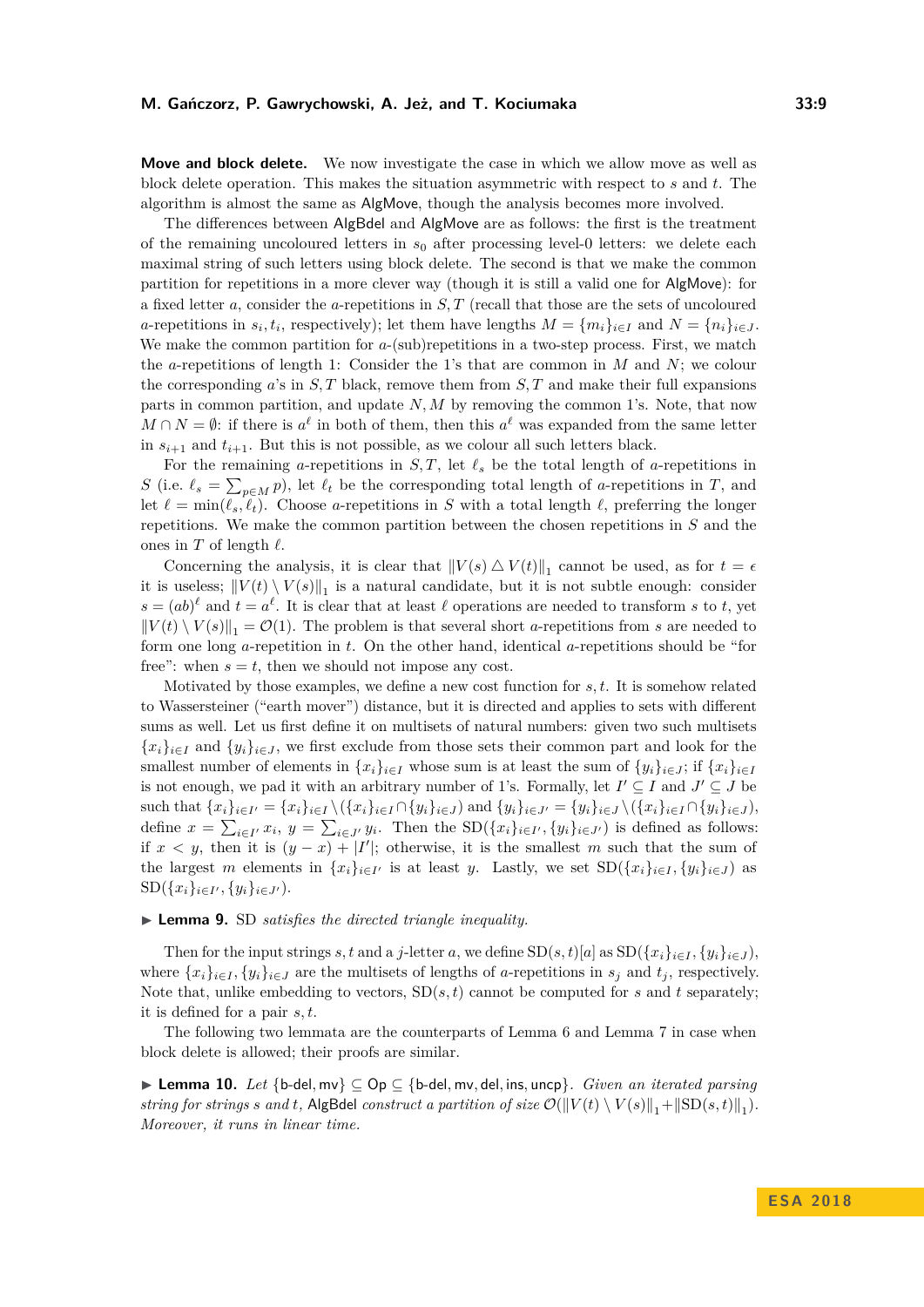#### **33:10 Edit Distance with Block Operations**

<span id="page-9-1"></span>**► Lemma 11.** *Let s, t be two strings and let* {b-del, mv}  $\subseteq$  Op  $\subseteq$  {mv, b-del, ins, del, uncp}. *Fix an iterated parsing scheme of height k. Then*  $||V(t) \setminus V(s)||_1$ ,  $||SD(s,t)||_1 \in \mathcal{O}(d(k+1))$ *, where*  $d = ED_{\text{On}}(s, t)$ .

▶ Theorem 12. AlgBdel *is an*  $O(log n)$  *approximation of edit distance for a set of operations that include block move, block delete, and any subset of block uncopy, insert, delete. Its running time is linear assuming integer sorting running time is linear.*

**Move and copy.** We now give an algorithm that deals with the scenario in which both block move and block copy are allowed. As a simple example, consider  $s = a^n$  and  $t = a^m$ , where  $m \geq n$ ; the easiest way to obtain t is to repeatedly "square" the string  $\lceil \log(m/n) \rceil$ times.

Thus, if copy is allowed, we need also to take into the account the lengths of maximal repetitions. To model this in the analysis, $\frac{1}{2}$  $\frac{1}{2}$  $\frac{1}{2}$  given an iterated parsing scheme, we define a vector  $LMax(s)$ , indexed by letters of  $\bigcup_i \Sigma_i$ , so that  $LMax(s)[a]$  for an *i*-letter *a* is the logarithm of the longest *a*-repetition in  $s_i$ ; we set  $LMax(s)[a] = 0$  if there is no such repetition.

As a second part of the intuition, we note that having copied a symbol, after some expansions we may realise that it would be better to perform moves instead. Imagine that an *i*-letter *a* occurs twice in *t<sup>i</sup>* and we declare one occurrence to be a copy of the other. Later on, *a* is expanded to *bc*, and it turns out that in *si*−<sup>1</sup> there are two uncoloured copies of *b* and *c*. In this case, it is better to cancel the copying and move two *b*'s and two *c*'s into  $t_{i-1}$ .

AlgBcp proceeds similarly as AlgMove: for  $i = k, k - 1, \ldots, 0$ , we consider  $s_i, t_i$ . We construct move and copy operations: the move operations are performed in the order in which AlgBcp constructs them, their sources are always in  $s_i$  and targets in  $t_i$ ; we copy only within  $t_i$  and those operations are performed in the reverse order (compared to how the algorithm constructs them) after all the other operations. This should be intuitively clear: when in  $t_i$  we declare one occurrence of a substring  $t'$  to be a copy of another occurrence, then it may be that we still do not know how  $t'$  is constructed from the substrings of  $s$ .

The target of a copy operation is coloured grey and this colour is preserved by expansions. However, we may always change our mind and uncolour any grey substring. To simulate this, we split the target into (at most 3) shorter blocks, replacing the original copy operation by more such operations, and we cancel one of them. In fact, we uncolour only to make room for the target of a move operation, so the uncoloured symbols are immediately coloured black.

Let the multisets of uncoloured letters in  $s_i, t_i$  be  $S, T$ , respectively. For each *i*-letter *a*, we list all *a*-repetitions in *S*, *T*: let  $\ell_s$  and  $\ell_t$  be the total length of *a*-repetitions in *S* and *T*.

If  $\ell_s \geq \ell_t$ , then we use Lemma [5](#page-5-0) to make a common partition of repetitions from *S* of total length  $\ell_t$  and all repetition in *T*, colour those letters black, remove them from  $S, T$ , and move their full expansions from  $s_0$  to  $t_0$ . If there are repetitions of *a* left in  $s_i$ , then we look whether there are any grey *a*-repetitions in  $t_i$  and we proceed as in Lemma [10,](#page-8-0) but in the other direction: we first match single *a*-repetitions in *S* and single *a*-repetitions coloured grey (so in *T*). After this operation, it cannot be that a repetition  $a^k$  has an uncoloured occurrence in  $s_i$  and a grey one in  $t_i$ , as this would mean that the  $(i+1)$ -letter representing  $a^k$  had such occurrences in  $s_{i+1}$  and  $t_{i+1}$ , which is not possible. Then we take the longest grey *a*-repetitions, enough to make the common partition with the repetitions in *S*, or all grey *a*-repetitions, if there are not enough of them. We make a common partition for those repetitions, recolouring the matched grey letters black and move the corresponding full expansions from *s* to *t*.

<span id="page-9-0"></span><sup>&</sup>lt;sup>1</sup> This can be also solved by ensuring that the symbol that replaced  $a^k$  is not grouped in the next log *k* phases of the iterated parsing scheme [\[15\]](#page-12-4); this moves the burden from the analysis to the algorithm.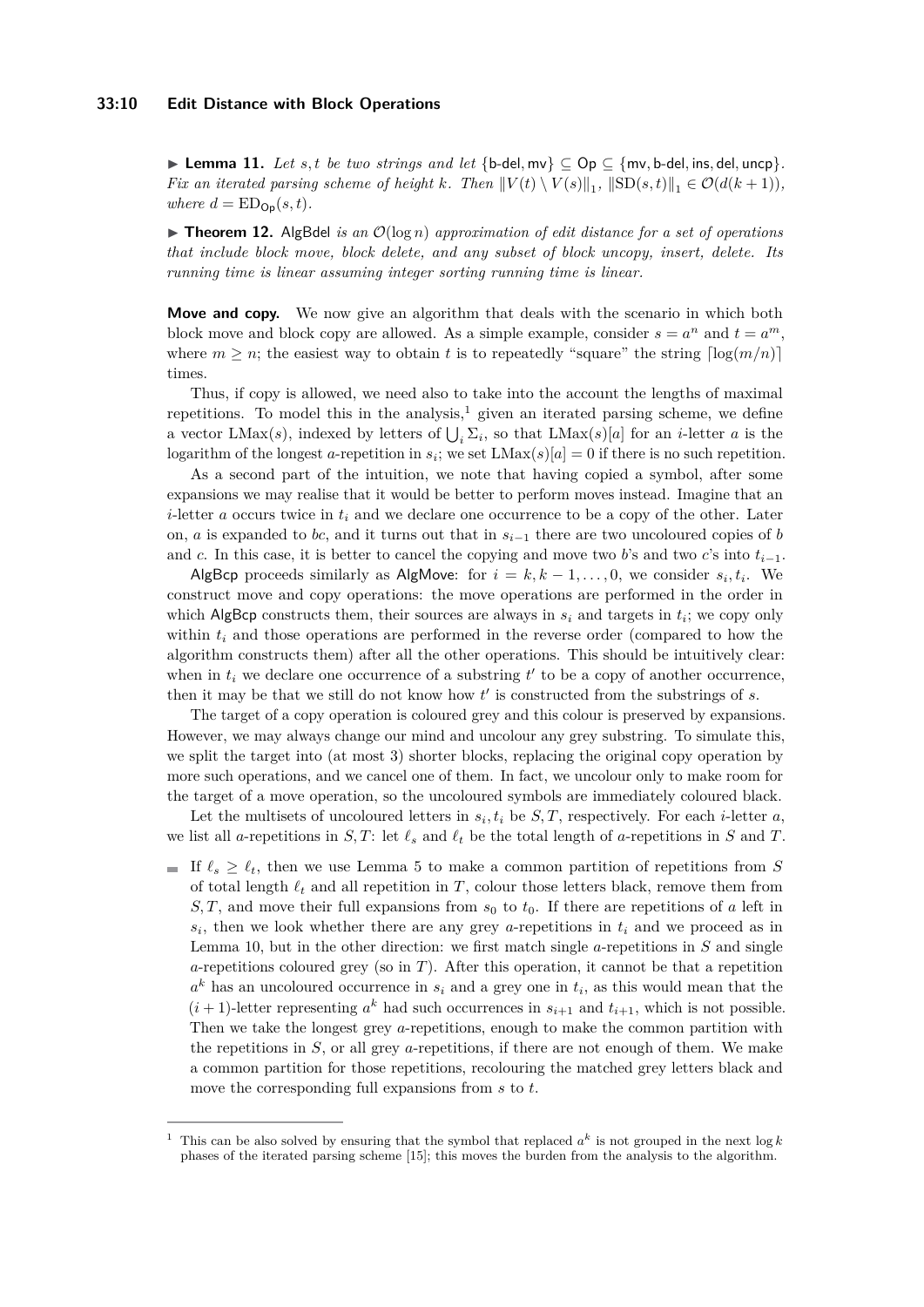#### **M. Gańczorz, P. Gawrychowski, A. Jeż, and T. Kociumaka 33:11**

If  $\ell_s < \ell_t$ , then we choose repetitions in *T* of total length  $\ell_s$ , including the longest repetition of *T* or, if it is longer than  $\ell_s$ , including its prefix of length  $\ell_s$ . We colour the corresponding letters black and then move their full expansions from *s* to *t*. Next, we make sure that the longest repetition in  $t_i$  is fully coloured (except the first letter if  $\ell_s = 0$ ). For this, we iteratively copy its longest coloured prefix to its following part, colouring the latter grey, which doubles the length of the coloured prefix of this repetition; if the longest repetition is fully uncoloured (i.e., if  $\ell_s = 0$ ), then we begin with copying its first letter to the second. Finally, if there is any other uncoloured (sub)repetition left in *T*, then we colour it grey and mark it as a copy of the prefix of the longest repetition.

After processing all 0-letters, we perform the final operations as in AlgMove: when insertion is allowed, we insert all remaining letters in *t* (or reject, when insertion is not allowed) and delete all remaining letters in *s*, (or reject, when deletion is not allowed).

As before, the analysis has two steps: on one hand we estimate the cost in terms of various functions based on  $V(s)$ ,  $V(t)$  (see Lemma [13\)](#page-10-0) and on the other we show that those functions are bounded by  $\mathcal{O}(d(k+1))$ , where *k* is the height of the parsing scheme for *s*, *t*. When the appropriate functions are known, the proofs follow similarly as in Lemma [6](#page-6-0) and [7](#page-7-0) (recall that for a vector  $v$  the sup( $v$ ) changes each  $v$ 's non-zero component to 1).

<span id="page-10-0"></span>I **Lemma 13.** *Let* {cp*,* mv} ⊆ Op ⊆ {cp*,* mv*,* ins*,* del}*. Given an iterated parsing scheme for strings s* and *t*, AlgBcp *returns* a sequence of  $\mathcal{O}(\|V(s) \setminus V(t)\|_1 + \|\text{sup}(V(t)) \setminus \text{sup}(V(s))\|_1 +$  $\|\text{LMax}(t) \setminus \text{LMax}(s)\|_1 + \|\text{SD}(t, s)\|_1$  operations from  $\text{Op } that$  transform  $s$  to  $t$ *. Moreover, it runs in linear time.*

<span id="page-10-1"></span>**► Lemma 14.** Let s, t be two strings and let  $\{cp, mv\}$   $\subseteq$  Op  $\subseteq$   $\{cp, mv, ins, del\}$  *with a* fixed iterated parsing scheme of height *k*. Then  $||V(s) \setminus V(t)||_1$ ,  $||\sup(V(t)) \setminus \sup(V(s))||_1$ ,  $\|\text{LMax}(s) \triangle \text{LMax}(t)\|_1$  and  $\|\text{SD}(t, s)\|_1$  are in  $\mathcal{O}(d(k+1))$ , where  $d = \text{ED}_{\text{Op}}(s, t)$ .

 $\triangleright$  **Theorem 15.** AlgBcp *gives an*  $\mathcal{O}(\log n)$  *approximation of the edit distance for operations that include block copy and move and any operations from: insert, delete. Its running time is linear assuming integer sorting runs in linear time.*

**Copy and uncopy.** We now investigate the case in which both copy and uncopy operations are allowed. Although the move can be simulated by them, we still use the move operation as it makes the description of the algorithm and the analysis more similar to those of previous algorithms. As previously, AlgBcpuncp can deal also with letter insertions and deletions.

AlgBcpuncp, as AlgBcp, colours the letters grey or black to represent that they are already dealt with. Initially all letters are uncoloured. When we expand a letter, its expansion gets coloured if and only if the letter was coloured. While we construct the sequences of all operations in parallel, we in fact perform first all uncopy operations, then all moves and lastly all copy operations. Uncopying is always done witin  $s_i$ , those operations are performed in order of their construction. In such a case, we colour the uncopied grey letters. We move elements from *s<sup>i</sup>* to *t<sup>i</sup>* and those operations are performed in the order in which the algorithm constructs them; we colour both the source and target letters of this operation black. We copy only within *t<sup>i</sup>* and those operations are performed in the reverse order (compared to how the algorithms constructs them). Targets of the copy (uncopy) operation are coloured grey. Concerning other operations, insertion and deletions are done all at once, after all uncopy and move operations but before copy operations.

We compute the iterated parsing scheme and process the strings  $s_i, t_i$  in phases for  $i = k, k - 1, \ldots, 0$ . In the *i*th phase, we consider each *i*-letter *a* and introduce some move,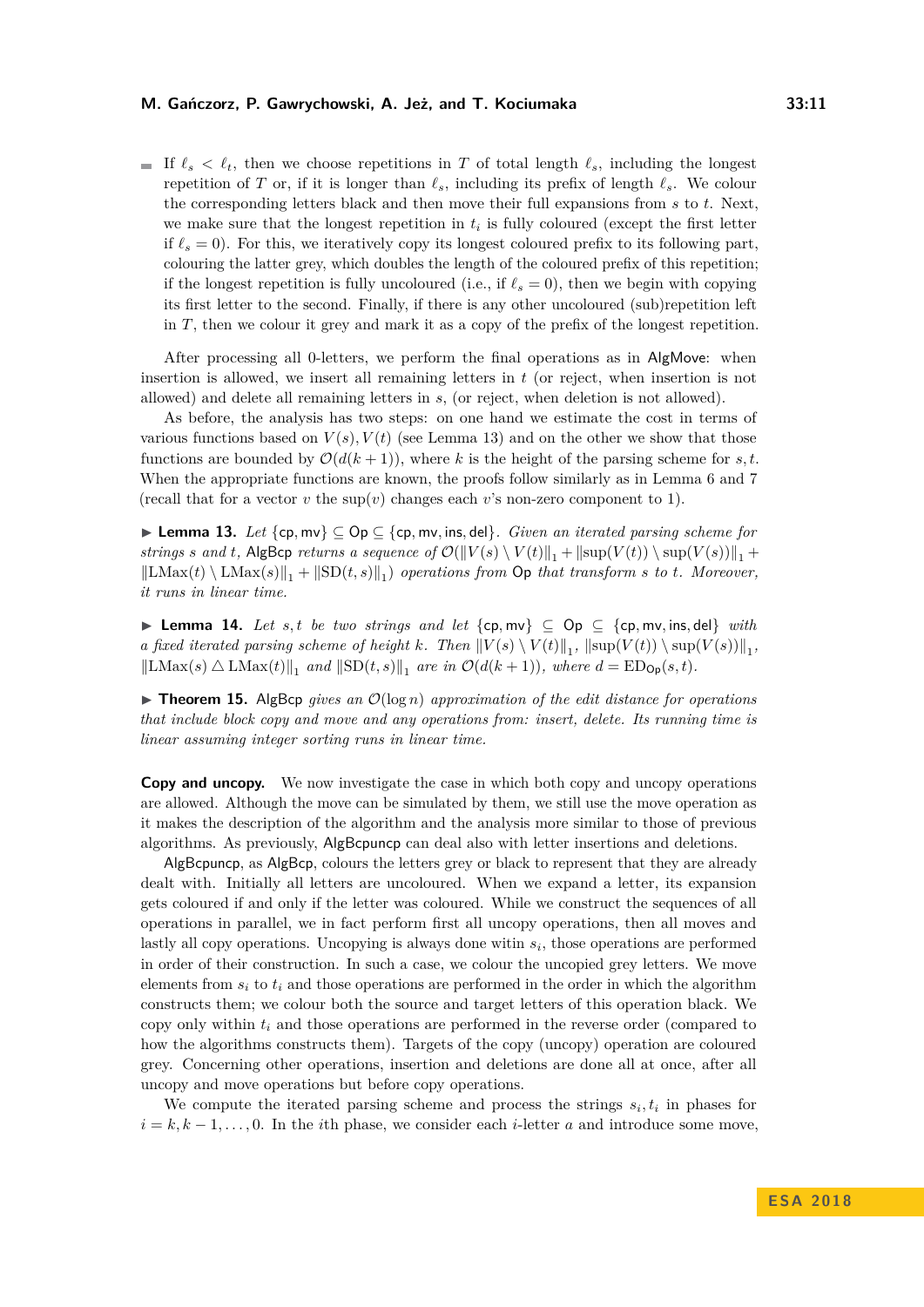#### **33:12 Edit Distance with Block Operations**

copy, and uncopy operations to make sure that if *a* occurs in both *s<sup>i</sup>* and *t<sup>i</sup>* , then all the occurrences are coloured; otherwise, exactly one occurrence shall be uncoloured. Let the lengths of the longest *a*-repetition in  $s_i$  and  $t_i$  be  $\ell_s$  and  $\ell_t$ , respectively (these values can be equal to 0 if *a* does not occur in  $s_i$  or  $t_i$ ). Fix some occurrences of those longest *a*-repetitions, preferring black, then uncoloured, and then grey. We uncopy each uncoloured *a*-repetition in  $s_i$  (except the chosen one) from the chosen one and, symmetrically, copy each uncoloured *a*-repetition in *t<sup>i</sup>* (except the chosen one) from the chosen one; the targets of those operations are coloured grey. Now the actions depends on whether those chosen repetitions are coloured. To streamline the argument for  $\min(\ell_s, \ell_t) = 0$ , we assume that an empty repetition is black.

- If they are both coloured, then we do nothing: all *a*-repetitions in both  $s_i, t_i$  are coloured. m.
- $\overline{a}$ If they are both uncoloured, then we move  $\min(\ell_s, \ell_t)$  letters *a* from  $s_i$  to  $t_i$ . If  $\ell_s > \ell_t$ , then using  $\lceil \log(\ell_s/\ell_t) \rceil$  uncopy operations we colour the rest of the chosen repetition in  $s_i$ ; if  $\ell_t > \ell_s$ , then, symmetrically, the rest of this longest *a*-repetition in  $t_i$  is coloured grey using  $\lceil \log(\ell_t/\ell_s) \rceil$  copy operations.
- If the one in  $s_i$  is coloured and the one in  $t_i$  is not, then the one in  $s_i$  must be black by the choice of the longest repetition (grey last): it is impossible that all repetitions  $a^{\ell_s}$  in  $s_i$  are grey. Furthermore, it can be shown that there is a black repetition  $a^{\ell_s}$  in  $t_i$ . Since we chose uncoloured repetition in  $t_i$ , by the choice strategy (black first) it holds that  $\ell_t > \ell_s$ . If  $\ell_s > 0$ , we copy the chosen uncoloured repetition  $a^{\ell_t}$  from the black repetition  $a^{\ell_s}$  in *t*, using  $1 + \lceil \log(\ell_t/\ell_s) \rceil$  copy operations. Otherwise, we leave the first character of  $a^{\ell_t}$  uncoloured and colour the remaining letters grey using  $\lceil \log \ell_t \rceil$  copy operations.
- If the one in  $t_i$  is coloured and the one in  $s_i$  is not, the algorithm is symmetric to the  $\mathcal{L}_{\mathcal{A}}$ previous case.

**► Lemma 16** (cf. [\[15,](#page-12-4) [16\]](#page-13-3)). Let  $\{cp, \text{uncp}\}\subseteq \text{Op} \subseteq \{cp, \text{uncp}, \text{mv}, \text{ins}, \text{del}\}\$ . Given an iter*ated parsing scheme for strings s and t, one can construct in linear time a sequence of*  $\mathcal{O}(\|\text{LMax}(s) \triangle \text{LMax}(t)\|_1 + \|\text{sup}(V(s)) \triangle \text{sup}(V(t))\|_1)$  operations from  $\text{Op } that\ transform$ *s to t.*

The bound of  $\mathcal{O}(d(k+1))$  on  $\|\text{sup}(V(t)) \triangle \text{sup}(V(s))\|_1$  and  $\|\text{LMax}(t) \triangle \text{LMax}(s)\|_1$ follows already from Lemmata [7,](#page-7-0) [11,](#page-9-1) and [14.](#page-10-1)

**Findmer 17.** AlgBcpuncp *is an*  $\mathcal{O}(\log n)$  *approximation of the edit distance with set of operations that include block copy and uncopy and any subset of insert, delete, block move. Its running time is linear assuming integer sorting runs in linear time.*

# **5 Compressed Input**

A *Straight-Line Programme* (SLP) is a context-free grammar that produces exactly one string and is treated as a compressed representation of this string. Its size is the sum of lengths of the right-hand sides of the productions.

The presented algorithms can be also implemented, when the input (i.e. strings *s, t*) are given as SLPs. In such a case, the running time increases to  $\mathcal{O}(n \log N)$  and the approximation ratio is  $\mathcal{O}(\log N)$ , where *n* is the size of the SLPs representing *s*, *t* in the input and  $N = \max(|s|, |t|)$  is the maximum of the lengths of strings defined by those SLPs.

The algorithms require only an implementation of the iterated parsing scheme for strings given as SLPs, which is known; see for instance [\[9,](#page-12-13) [12\]](#page-12-14). This is no surprise, as such techniques were introduced and are developed mostly in the context of grammar-compressed data.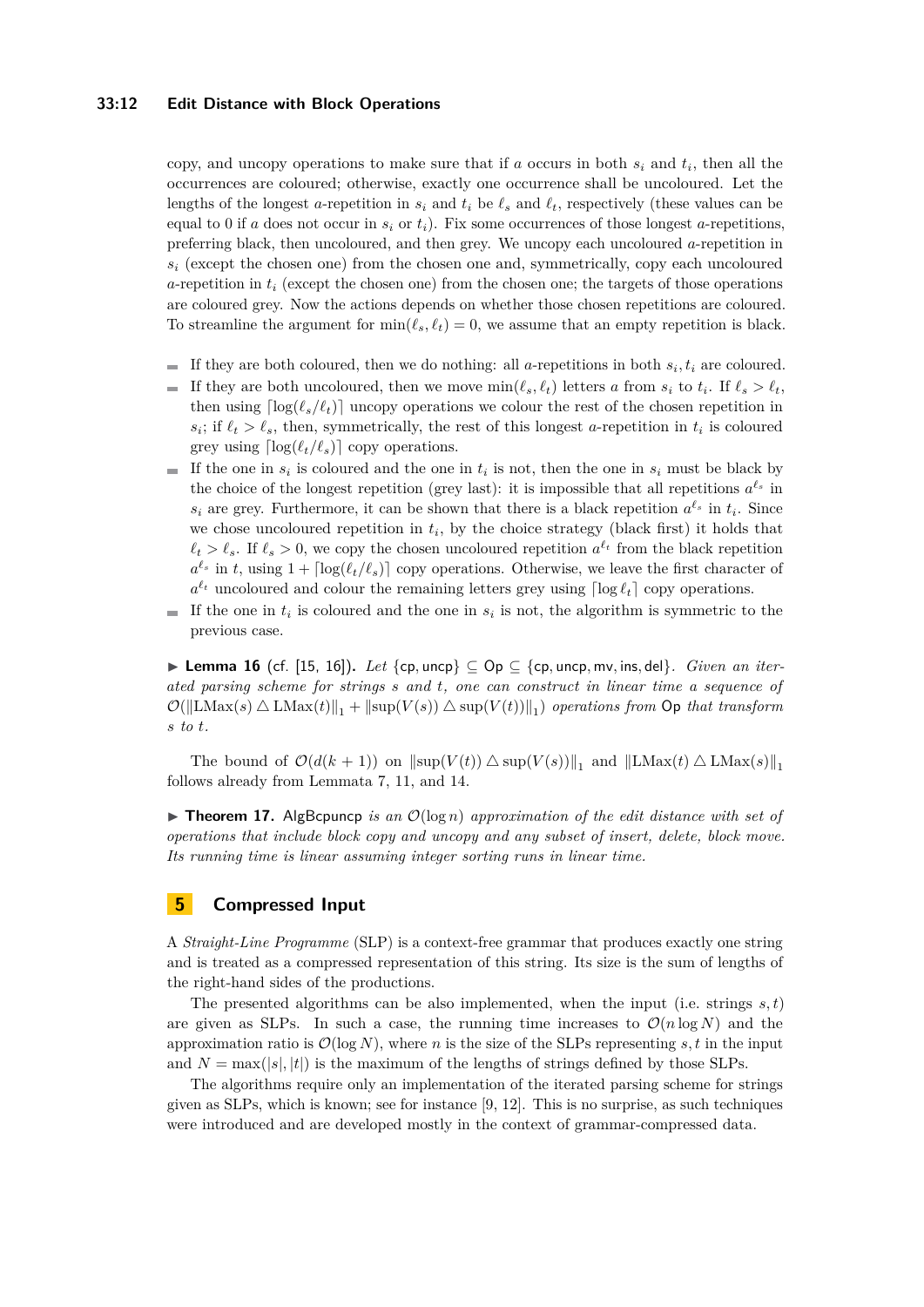### **References**

- <span id="page-12-7"></span>**1** Stephen Alstrup, Gerth Stølting Brodal, and Theis Rauhe. Pattern matching in dynamic texts. In David B. Shmoys, editor, *11th Annual ACM-SIAM Symposium on Discrete Algorithms, SODA 2000*, pages 819–828. ACM/SIAM, 2000. URL: [http://dl.acm.org/](http://dl.acm.org/citation.cfm?id=338219.338645) [citation.cfm?id=338219.338645](http://dl.acm.org/citation.cfm?id=338219.338645).
- <span id="page-12-0"></span>**2** Arturs Backurs and Piotr Indyk. Edit distance cannot be computed in strongly subquadratic time (unless SETH is false). In Rocco A. Servedio and Ronitt Rubinfeld, editors, *47th Annual ACM on Symposium on Theory of Computing, STOC 2015*, pages 51–58. ACM, 2015. [doi:10.1145/2746539.2746612](http://dx.doi.org/10.1145/2746539.2746612).
- <span id="page-12-9"></span>**3** Laurent Bulteau and Christian Komusiewicz. Minimum common string partition parameterized by partition size is fixed-parameter tractable. In Chandra Chekuri, editor, *25th Annual ACM-SIAM Symposium on Discrete Algorithms, SODA 2014*, pages 102–121. SIAM, 2014. [doi:10.1137/1.9781611973402.8](http://dx.doi.org/10.1137/1.9781611973402.8).
- <span id="page-12-11"></span>**4** Marek Chrobak, Petr Kolman, and Jirí Sgall. The greedy algorithm for the minimum common string partition problem. *ACM Transactions on Algorithms*, 1(2):350–366, 2005. [doi:10.1145/1103963.1103971](http://dx.doi.org/10.1145/1103963.1103971).
- <span id="page-12-5"></span>**5** Richard Cole and Uzi Vishkin. Deterministic coin tossing with applications to optimal parallel list ranking. *Information and Control*, 70(1):32–53, 1986. [doi:10.1016/](http://dx.doi.org/10.1016/S0019-9958(86)80023-7) [S0019-9958\(86\)80023-7](http://dx.doi.org/10.1016/S0019-9958(86)80023-7).
- <span id="page-12-3"></span>**6** Graham Cormode and S. Muthukrishnan. The string edit distance matching problem with moves. *ACM Transactions on Algorithms*, 3(1):2:1–2:19, 2007. [doi:10.1145/1219944.](http://dx.doi.org/10.1145/1219944.1219947) [1219947](http://dx.doi.org/10.1145/1219944.1219947).
- <span id="page-12-2"></span>**7** Graham Cormode, Mike Paterson, Süleyman Cenk Sahinalp, and Uzi Vishkin. Communication complexity of document exchange. In David B. Shmoys, editor, *11th Annual ACM-SIAM Symposium on Discrete Algorithms, SODA 2000*, pages 197–206. ACM/SIAM, 2000. URL: <http://dl.acm.org/citation.cfm?id=338219.338252>.
- <span id="page-12-8"></span>**8** Funda Ergün, S. Muthukrishnan, and Süleyman Cenk Sahinalp. Comparing sequences with segment rearrangements. In Paritosh K. Pandya and Jaikumar Radhakrishnan, editors, *Foundations of Software Technology and Theoretical Computer Science, FSTTCS 2003*, volume 2914 of *Lecture Notes in Computer Science*, pages 183–194. Springer, 2003. [doi:](http://dx.doi.org/10.1007/978-3-540-24597-1_16) [10.1007/978-3-540-24597-1\\_16](http://dx.doi.org/10.1007/978-3-540-24597-1_16).
- <span id="page-12-13"></span>**9** Paweł Gawrychowski, Adam Karczmarz, Tomasz Kociumaka, Jakub Łącki, and Piotr Sankowski. Optimal dynamic strings. In Artur Czumaj, editor, *29th Annual ACM-SIAM Symposium on Discrete Algorithms, SODA 2018*, pages 1509–1528. SIAM, 2018. [doi:10.1137/1.9781611975031.99](http://dx.doi.org/10.1137/1.9781611975031.99).
- <span id="page-12-10"></span>**10** Avraham Goldstein, Petr Kolman, and Jie Zheng. Minimum common string partition problem: Hardness and approximations. *Electronic Journal of Combinatorics*, 12, 2005. URL: [http://www.combinatorics.org/Volume\\_12/Abstracts/v12i1r50.html](http://www.combinatorics.org/Volume_12/Abstracts/v12i1r50.html).
- <span id="page-12-12"></span>**11** Artur Jeż. Approximation of grammar-based compression via recompression. *Theoretical Computer Science*, 592:115–134, 2015. [doi:10.1016/j.tcs.2015.05.027](http://dx.doi.org/10.1016/j.tcs.2015.05.027).
- <span id="page-12-14"></span>**12** Artur Jeż. Faster fully compressed pattern matching by recompression. *ACM Transactions on Algorithms*, 11(3):20:1–20:43, 2015. [doi:10.1145/2631920](http://dx.doi.org/10.1145/2631920).
- <span id="page-12-1"></span>**13** Daniel P. Lopresti and Andrew Tomkins. Block edit models for approximate string matching. *Theoretical Computer Science*, 181(1):159–179, 1997. [doi:10.1016/S0304-3975\(96\)](http://dx.doi.org/10.1016/S0304-3975(96)00268-X) [00268-X](http://dx.doi.org/10.1016/S0304-3975(96)00268-X).
- <span id="page-12-6"></span>**14** Kurt Mehlhorn, R. Sundar, and Christian Uhrig. Maintaining dynamic sequences under equality tests in polylogarithmic time. *Algorithmica*, 17(2):183–198, 1997. [doi:10.1007/](http://dx.doi.org/10.1007/BF02522825) [BF02522825](http://dx.doi.org/10.1007/BF02522825).
- <span id="page-12-4"></span>**15** S. Muthukrishnan and Süleyman Cenk Sahinalp. Approximate nearest neighbors and sequence comparison with block operations. In F. Frances Yao and Eugene M. Luks, editors,